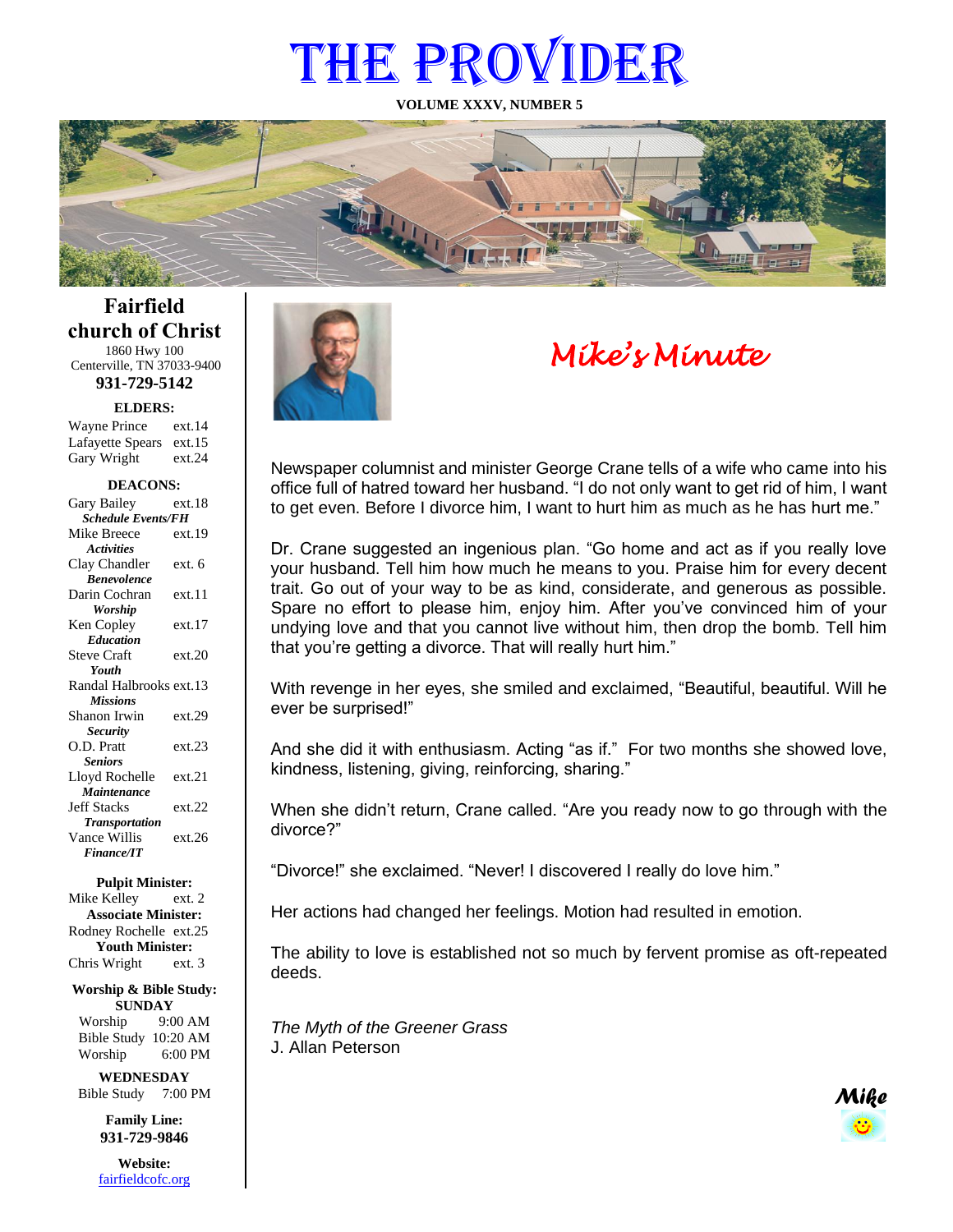

It has been good to have several of our members back at service after being away for several weeks due to surgery or being sick. Good to see **Brenda Yates, Joyce Boyd, Deborah Peery, Clay & Linda Chandler, the Jude family and Jan Campbell** back with us.

Relay for Life is taking orders for chocolate covered strawberries for Valentine's Day; they are \$12 per dozen. See **Cindy Bailey, Joyce Boyd, Glenda Newsom or Sheila Brady** to order. Deadline for ordering is February 7<sup>th</sup>.



Our 5<sup>th</sup> Sunday is today, with our quest speaker for the day, **Steve Baggett**, at 9:00 am and 12:30 pm. After class there will be a potluck in the fellowship hall. Following the potluck will be our afternoon service. All contribution collected today will go toward our building maintenance. There will not be a 6:00 pm service. Please come and spend the day with us today. Steve serves as the Family and Education Minister at Walnut Street church in Dickson. Welcome Steve!

Don't forget the movie night on Friday nights at 7:00 pm.

foyers. Please pick one up. The men to serve sheets for February are in both



*Members:* Donna Pitman (home), Rusty Bates (home), Harry Totty (Dickson Horizon Rehab), Diane Coates, Dorothy Weatherspoon, Barbara Chandler (waiting for surgery), Derek Hutchings, Carolyn Phillips, Dewayne Victory, Marlin Lawson, Sara Lawson, June Prince, Helen Shanes, Kenneth Chandler, Thomas Haskins, Lou Dickens, Paul & Noble Victory, James Coates & Jo Ann Totty.

*Friends & Family:* Edith Talbert (hospice), Cody Crawford (friend of Adam Jude), Linda Goad (mother of Melissa Worley), Doris Claud (rehab facility in Springfield), Marjorie Claud (also rehab facility in Springfield), Sue Edney, Marilyn Mathis, Carmela Brown, Alex Chambers, Mike Harvill (brother of Keith), Rebeca Mears, April Dillingham, David Dansby, Darlene Rounsavall, Greg McCord, Greg Zoller, Seth Williams, Elizabeth Dunn, Mike Rhea, Mike & Nancy Bradley, Kelley Wilson, Glen England, Jeremy Primm, Melvin Roberson, Willie Taylor, Ronald Loveless, Billie Church, Daniel Spears, Ann Spencer, Thomas Brady, Donald Brady, Rachael Bellis, Michael Noonan, Doris Elam, Neil Jobe, Adam Lawson, Evan Boyd, Donna Gaspard, Roman Surra, Anthony & Rita Stacks, McKinley Moore, Jimmy Jenkins, Ruby Church, Carolyn Nash, Kathy Swinford Coleman, Grayson Gunter, Jimmy George & William Dale Nash.

*Life Care:* James Hassell, Hester Moss, Joyce Cayce

*St. Thomas Hickman Nursing Home:* Barbara Beard, Naomi Bailey

*Olive Branch Senior Living, Dickson:* Martha Page



We express our sympathy to the family of **Rachel Davis** of Summertown. She was the mother-in-law of **Angie Fly Davis**.



- **Feb 1 -** Middle/HS Devo, meet at FH 6:30-8:30 pm
- **Feb 6 -** Puppet Show during evening service, in Lift Off
- **Feb 13 -** Super Bowl Devo, at Field House at 5:00 pm
- **Feb 15 -** Middle/HS Devo, meet at FH 6:30-8:30 pm
- Feb 20 3<sup>rd</sup>-5<sup>th</sup> grade Devo, during evening service @ FH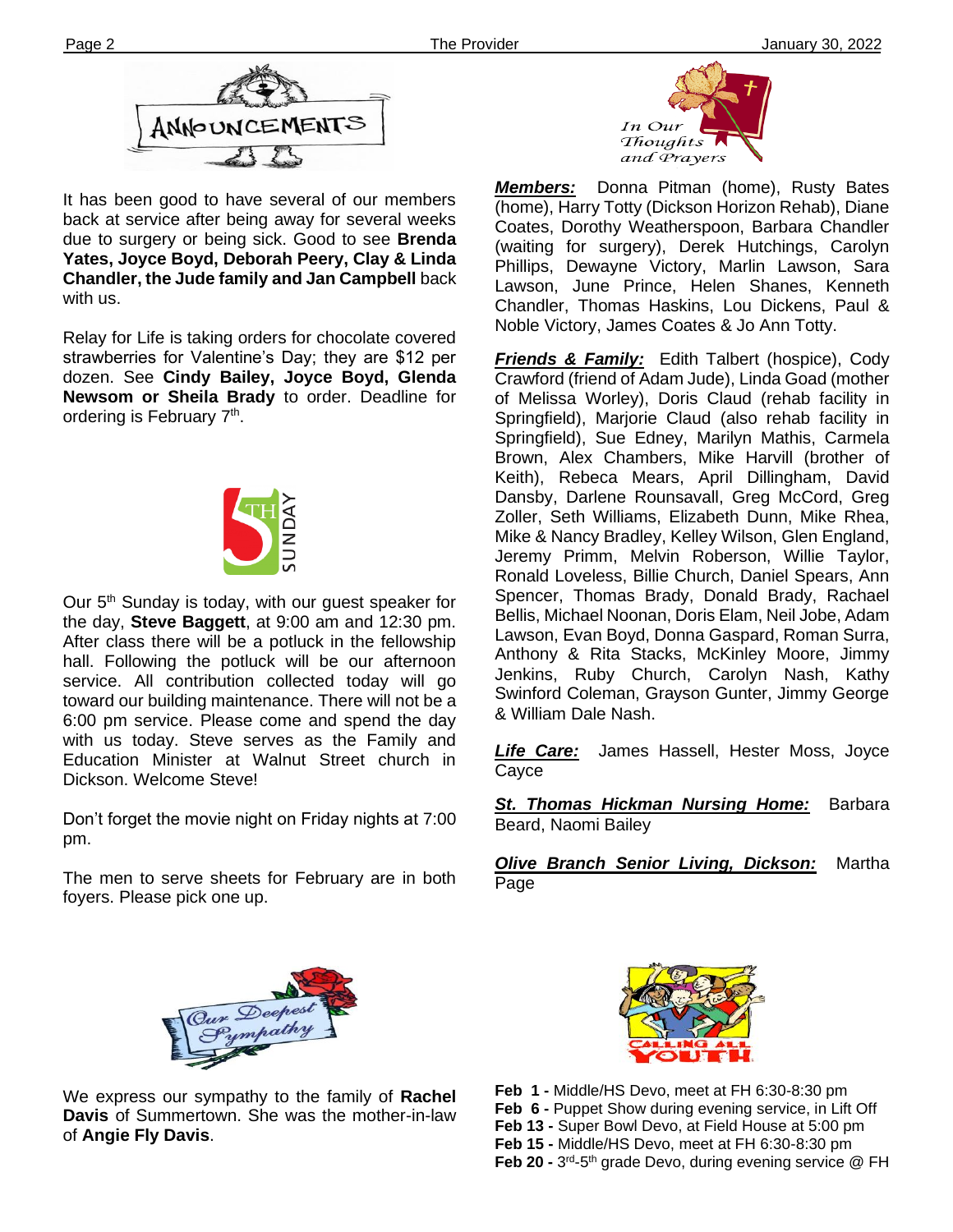

# **Center Fielders News**

"Growing Into Adulthood"

 Our Tuesday morning prayer breakfast is simply awesome! What makes even more awesome is to hear the prayers of the children, who by the way, get up an hour early on a cold school day to attend. One might say, "That's unusual", but the earthly life of Jesus was unusual as well. Jesus had no earthly father, was despised and rejected by men, yet the Bible says He "went about doing good". Some might make fun of these young men for sacrificing an hour of sleep to go pray with others when they could pray at home when they got up, but it makes me very proud to know that they only care what God thinks of them and not others. The same example that Jesus left us to follow!

 While Jesus was growing up, it was quite different than it is for children today. His childhood experience teaches us that that period from childhood to adulthood is the time to lay the spiritual foundation that leads to a fulfilling life. These young men that attend the prayer breakfast projects a promising future of leadership in the Lord's church someday.

 their father and mother. It is an honor to get to pray Parents today try to remove all the tough spots for their child. Not the case in Jesus' childhood and definitely not the case even in our adulthood. Does our Heavenly Father not teach and lead us through tough spots and trials? Parents and adolescents need patient wisdom. Parents need wisdom and patience to help develop their teens into adult life not by giving them material things but giving them counsel and then listening. To teach them to honor and obey their parents and the best way to honor their parents is to honor God! And even in adulthood, they will still understand to honor God, is to honor with these young men every Tuesday morning. I close with a quote from my brother in Christ, Roy McCoy, "God, help us to be the men these young men think we are"!

*Obey God and watch Him work,*

### *Rodney*

#### **GOLDEN AGERS**

 present for our first meeting of the year with a potluck at A good time was had on Thursday night as 25 folks were the fellowship hall. Our next outing will be on February 26<sup>th</sup> and will meet at 8:00 am at the church as we travel to Beacon Light Tea Room for breakfast.

# MEN TO SERVE January 30

#### **SUNDAY MORNING:**

**Song Leader:** Darin Cochran  **Opening Prayer:** Buddy Chandler **Scripture Reading:** John Irvin  **Scripture: Lamentations 3:22-24 Preside Lord's Supper:** Gary Bailey  **Alternates:** Rick Bruno, Gary Wright  **Announcements:** Darin Cochran  **Closing Prayer:** Jeff Stacks **Van Driver:** Jeff Stacks 931-994-7631

#### **SUNDAY EVENING:**

**Announcements:** none **Scripture Reading:** Wayne Prince  **Scripture: Romans 15:1-7 Song Leader:** Joseph Green **Opening Prayer:** Lafayette Spears **Lord's Supper:** none **Closing Prayer:** Boyce Cannon **Van Driver:** Jeff Stacks 931-994-7631

#### **WEDNESDAY NIGHT:**

**Announcements:** Gary Basford **Song Leader:** Bobby McCoy **Opening Prayer:** Gary Bailey **Invitation:** Mike Kelley  **Van Driver:** Chris Love 931-994-7855



# **FOR THE RECORD**

 **WEEK OF January 23, 2022 MORNING WORSHIP 151 CONTRIBUTION: \$5157 2022 WEEKLY BUDGET \$4167**